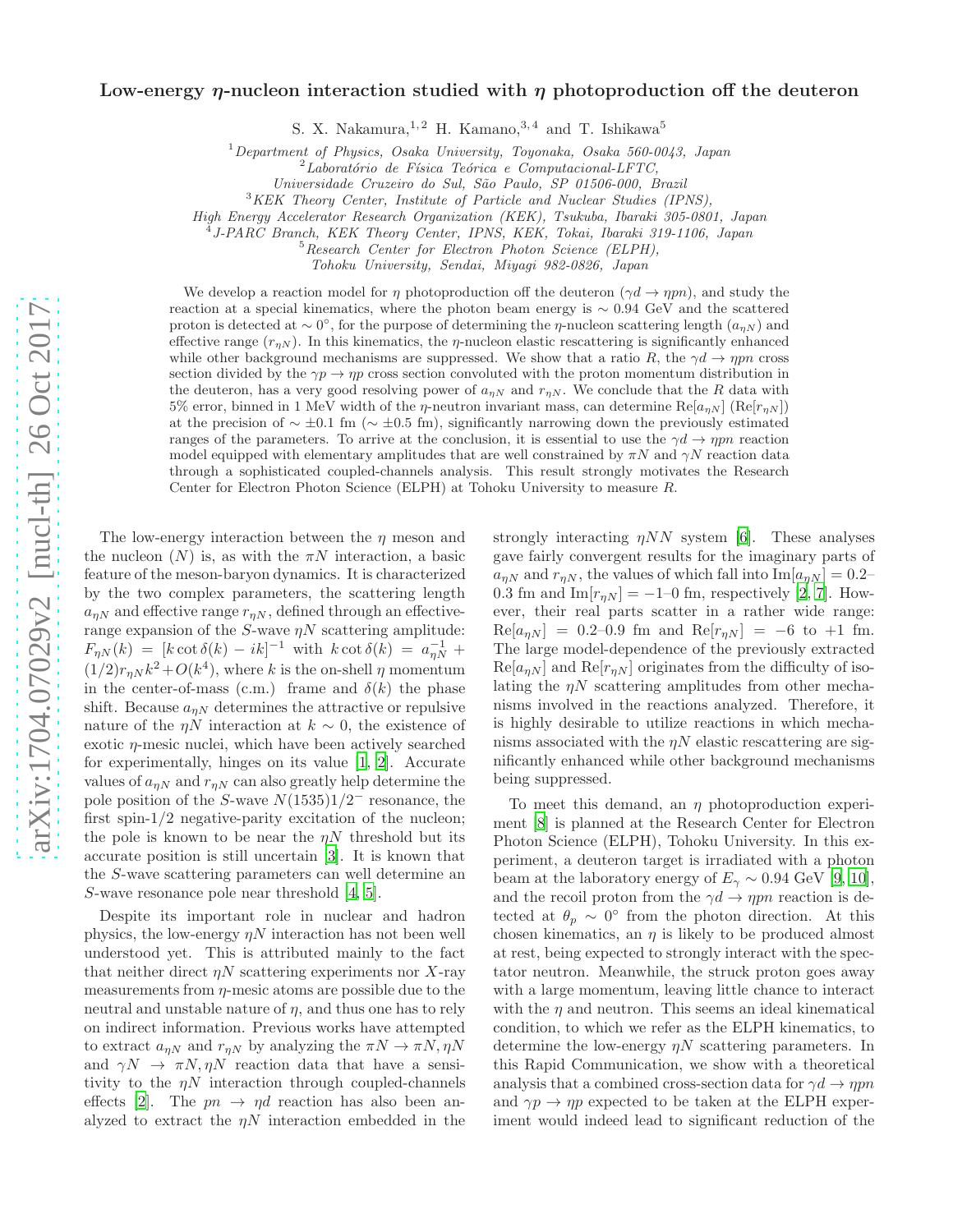

<span id="page-1-0"></span>FIG. 1. Diagrammatic representation of reaction mechanisms considered in this work for  $\gamma d \to \eta N_1N_2$ : (a) impulse, (b)  $η$ -exchange, (c) π-exchange, and (d) NN rescattering mechanisms. Labels for particles along with their momenta in the Lab frame are indicated. The external lines are the same for all the diagrams and thus their labels are indicated in (a) only. Also,  $k' = q - p_2 + l$  and  $p' = q - k + l$ .

uncertainty of  $a_{\eta N}$  and  $r_{\eta N}$  previously extracted, thereby providing crucial constraints on the existence of  $\eta$ -mesic nuclei and the properties of  $N(1535)1/2^-$ .

The possibility of extracting  $a_{\eta N}$  from  $\gamma d \to \eta pn$  data was first explored by Sibirtsev *et al.* [\[11\]](#page-5-10), and a fairly large  $a_{nN}$ -dependence of  $\eta$  angular and momentum distributions was shown. However, a subsequent work by Fix *et al.* [\[12\]](#page-5-11) found a significantly less pronounced  $a_{nN}$ dependence than those of Ref. [\[11](#page-5-10)], leading to the conclusion that it is practically impossible to extract  $a_{nN}$ from  $\gamma d \rightarrow \eta p n$  data. Thus, until the present work, no practically useful connection has been made between  $\gamma d \to \eta pn$  data and  $a_{nN}$ . We note that these pioneering works [\[11](#page-5-10), [12](#page-5-11)] examined  $\gamma d \to \eta pn$  near the threshold  $(E_{\gamma} < 0.7 \text{ GeV})$  while we study the reaction in rather different kinematics ( $E_{\gamma} \sim 0.94 \text{ GeV}; \ \theta_p \sim 0^{\circ}$ ).

We study  $\gamma d \to \eta pn$  relevant to the ELPH experiment with a model based on the impulse and the first-order rescattering mechanisms as depicted in Fig. [1.](#page-1-0) The  $\eta$ -exchange mechanism [Fig. [1\(](#page-1-0)b)] contains the  $\eta N \to \eta N$ subprocess we are interested in, while the other mech-anisms (the impulse [Fig. [1\(](#page-1-0)a)],  $\pi$ -exchange [Fig. 1(c)], and  $NN$ -rescattering [Fig. [1\(](#page-1-0)d)] mechanisms) are backgrounds for our purpose. With the momenta defined in Fig. [1,](#page-1-0) the amplitudes for  $T_{\text{imp}}$  (impulse),  $T_n$  ( $\eta$ exchange),  $T_{\pi}$  ( $\pi$ -exchange), and  $T_N$  (NN-rescattering), are explicitly written in the laboratory frame as

<span id="page-1-1"></span>
$$
T_{\rm imp} = \sqrt{2} \sum_{s_1'} \langle \eta(\mathbf{k}) N_1(\mathbf{p}_1, s_1, t_1) | j(M_{\eta N_1}) | \gamma(\mathbf{q}, \mu) N_1'(-\mathbf{p}_2, s_1', t_1) \rangle \langle N_1'(-\mathbf{p}_2, s_1', t_1) N_2(\mathbf{p}_2, s_2, t_2) | \Psi_d(s_d) \rangle , \tag{1}
$$

$$
T_{M(-\eta,\pi^{\pm},\pi^{0})} = \sqrt{2} \sum_{s'_{1},s'_{2}} \sum_{t'_{1},t'_{2}} \int dl \langle \eta(\mathbf{k}) N_{1}(\mathbf{p}_{1},s_{1},t_{1}) | t_{MN} (M_{\eta N_{1}}) | M(\mathbf{q}-\mathbf{p}_{2}+\mathbf{l}) N'_{1}(-\mathbf{l},s'_{1},t'_{1}) \rangle
$$
  
 
$$
\times \frac{\langle M(\mathbf{q}-\mathbf{p}_{2}+\mathbf{l}) N_{2}(\mathbf{p}_{2},s_{2},t_{2}) | j(W) | \gamma(\mathbf{q},\mu) N'_{2}(\mathbf{l},s'_{2},t'_{2}) \rangle}{E - E_{N}(\mathbf{p}_{2}) - E_{N}(-\mathbf{l}) - E_{M}(\mathbf{q}-\mathbf{p}_{2}+\mathbf{l}) + i\epsilon} \langle N'_{1}(-\mathbf{l},s'_{1},t'_{1}) N'_{2}(\mathbf{l},s'_{2},t'_{2}) | \Psi_{d}(s_{d}) \rangle ,
$$
\n(2)

<span id="page-1-2"></span>
$$
T_N = \sqrt{2} \sum_{s'_1, \tilde{s}'_1, s'_2} \int dl \langle N_1(p_1, s_1, t_1) N_2(p_2, s_2, t_2) | t_{NN}(M_{N_1 N_2}) | \tilde{N}'_1(q - k + l, \tilde{s}'_1, t_1) N'_2(-l, s'_2, t_2) \rangle
$$
  
 
$$
\times \frac{\langle \eta(k) \tilde{N}'_1(q - k + l, \tilde{s}'_1, t_1) | j(W) | \gamma(q, \mu) N'_1(l, s'_1, t_1) \rangle}{E - E_N(q - k + l) - E_N(-l) - E_\eta(k) + i\epsilon} \langle N'_1(l, s'_1, t_1) N'_2(-l, s'_2, t_2) | \Psi_d(s_d) \rangle ,
$$
\n(3)

plus the exchange terms obtained from Eqs.  $(1)$ – $(3)$  by flipping the overall sign and interchanging all subscripts 1 and 2 such as  $\{N_1^{(l)}, \mathbf{p}_1, s_1^{(l)}, t_1^{(l)}\} \leftrightarrow \{N_2^{(l)}, \mathbf{p}_2, s_2^{(l)}, t_2^{(l)}\}.$ The elementary (off-shell) amplitudes for photoproduction, meson-baryon, and NN rescattering are denoted by  $\langle MN|j|\gamma N'\rangle$ ,  $\langle MN|t_{MN}|M'N'\rangle$ , and

 $\langle N_1 N_2 | t_{NN} | N_1' N_2' \rangle$ , respectively. Here,  $|\Psi_d(s_d)\rangle$  is the deuteron state at rest with spin projection  $s_d$ ;  $|N(\boldsymbol{p}, s, t)\rangle$ the nucleon state with momentum  $p$  and spin and isospin projections s and t;  $|\gamma(q,\mu)\rangle$  the photon state with momentum q and polarization  $\mu$ ; and  $|M(\mathbf{k})\rangle$  $(M=\eta,\pi^{\pm},\pi^{0})$  the pseudoscalar meson state with mo-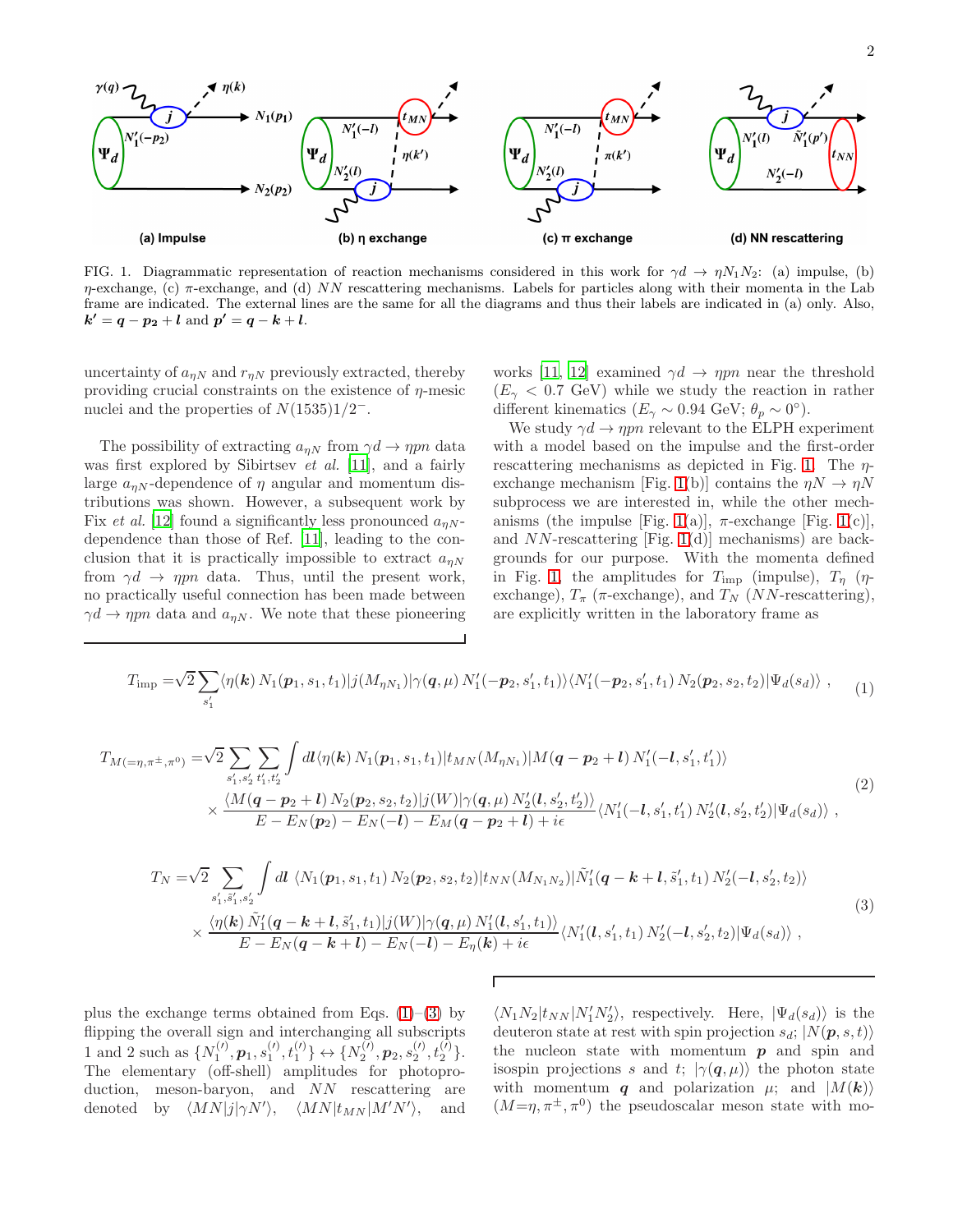

<span id="page-2-0"></span>FIG. 2. Differential cross sections for  $\gamma p \to \eta p$  from the DCC model [\[15](#page-5-12)] in comparison with data [\[17](#page-5-13)] at selected invariant masses of the  $\gamma p$  system. The corresponding values of the invariant mass are indicated in each panel.

mentum  $k$ . The total scattering energy  $E$  of the system in the laboratory frame is given by the sum of the photon laboratory energy and the deuteron rest mass,  $E = E_{\gamma} + m_d$ , and the invariant masses of the twobody subprocesses in the above equations are defined to be  $M_{\eta N_1} = \{ [E_{\eta}(\mathbf{k}) + E_N(\mathbf{p}_1)]^2 - (\mathbf{k} + \mathbf{p}_1)^2 \}^{1/2},$  $W = \{ [E - E_N(-l)]^2 - (l + q)^2 \}^{1/2}, \text{ and } M_{N_1 N_2} =$  $\left\{ \left[E_N(\mathbf{p}_1) + E_N(\mathbf{p}_2)\right]^2 - (\mathbf{p}_1 + \mathbf{p}_2)^2 \right\}^{1/2}$ , where  $E_x(\mathbf{p}) =$  $\sqrt{m_x^2 + \mathbf{p}^2}$  with  $m_x$  being the mass of a particle x.

The above definition on  $W$  would call for an explanation, because other choices of W have also been seen in the literature [\[13\]](#page-5-14). We calculate the mechanisms [Fig.  $1(a)-1(d)$  $1(a)-1(d)$ ] in a manner consistent with the well-established Faddeev framework up to the truncated higher order terms. The Faddeev framework uniquely specifies the energy (and thus  $W$ ) of an interacting twobody subsystem in an intermediate state. A requirement is to combine the equation with elementary (offshell) amplitudes calculated consistently with the Faddeev framework. Our elementary amplitudes are, as discussed shortly, calculated with meson-nucleon and nucleon-nucleon potentials that perfectly fit the Faddeev framework. Meanwhile, another prescription of W corresponds to another three-dimensional scattering equation that should work with its own consistent elementary amplitudes but not with ours. Therefore, it does not make sense for us to use the other choices of  $W$ . However, if one uses dynamical inputs that are not consistent with any of the scattering frameworks, as has been the case in most of the past works, there is no principle to determine W, and thus various choices need to be considered.

We now specify our  $\gamma d \to \eta pn$  reaction model to evaluate Eqs.  $(1)$ – $(3)$ . The model must be built with reliable amplitudes for elementary  $\gamma N \to MN$ ,  $MN \to$  $M'N$ , and  $NN \rightarrow NN$  processes with  $M^{(l)} = \pi, \eta$ , as well as with a realistic deuteron wave function, so that we can reliably isolate the amplitude for the  $\eta N \rightarrow$ 

 $\eta N$  subprocess from data with well-predicted contributions from all the other background mechanisms. Regarding  $\gamma N \rightarrow MN$  and  $MN \rightarrow M'N$  amplitudes, we employ those generated with a dynamical coupledchannels (DCC) model [\[14,](#page-5-15) [15](#page-5-12)]. The DCC model is a multichannel unitary model for the  $\pi N$  and  $\gamma N$  reactions in the nucleon resonance region. It was constructed fitting  $\sim 27,000$  data points, and successfully describes  $[14-16]$   $\pi N \rightarrow \pi N, \pi \pi N, \eta N, K\Lambda, K\Sigma$  and  $\gamma N \to \pi N, \pi \pi N, \eta N, K\Lambda, K\Sigma$  reactions over the energy region from the thresholds up to  $\sqrt{s} \leq 2.1$  GeV. As an example, we present the  $\gamma p \to \eta p$  differential cross sections calculated with the DCC model of Ref. [\[15\]](#page-5-12) in Fig. [2.](#page-2-0) The figure shows a very good agreement between the model and data [\[17\]](#page-5-13) over the energy region relevant to the following calculations of  $\gamma d \to \eta pn$ . This verifies that the most important  $\gamma p \to \eta p$  amplitudes out of the elementary amplitudes for describing  $\gamma d \to \eta pn$  are well constrained by the data. This DCC model predicts the  $\eta N$  scattering parameters to be  $a_{\eta N} = 0.75 + 0.26i$  fm and  $r_{\eta N} = -1.6 - 0.6i$  fm, which are consistent with the previously estimated ranges. As for the deuteron wave function and the NN scattering amplitudes, we employ those generated with the CD-Bonn potential [\[18\]](#page-5-17).

Previous models [\[11,](#page-5-10) [12](#page-5-11), [19](#page-5-18), [20\]](#page-5-19) also took account of the mechanisms shown in Fig. [1;](#page-1-0) the  $\pi$ -exchange mechanism was considered only in Ref. [\[20](#page-5-19)]. However, comparing the elementary amplitudes implemented in the previous models, the DCC model possesses unique and sound features such as: (i) the model describes all the meson-baryon and photoproduction amplitudes relevant to  $\gamma d \to \eta pn$  in a unified manner; (ii) the model generates, by construction, off-shell amplitudes that are wellsuited for working with the Faddeev framework. We also note that a simple  $\gamma p \to \eta p$  model including only the  $S_{11}(1535)$ -excitation mechanism [\[11,](#page-5-10) [19\]](#page-5-18) is not enough for practically describing  $\gamma d \to \eta pn$  at the ELPH kinematics because the  $\gamma p \to \eta p$  amplitudes of  $\sqrt{s} = 1.6$ –1.7 GeV give a large contribution.

The setup described above allows us to make a parameter-free prediction for the  $\gamma d \rightarrow \eta pn$  cross sections. We thus confront our model predictions with existing data, thereby assessing the validity of the model. In Fig. [3,](#page-3-0) we show the  $\eta$  angular distribution at  $E_{\gamma} = 720$ and 775 MeV from our DCC-based model with and without the rescattering contributions along with the data. Our parameter-free prediction is found to be in an excellent agreement with the data. A slight enhancement in the backward direction due to the  $\eta N \to \eta N$  rescattering is important for this agreement. Fix et al. [\[20](#page-5-19)] also have done a comparable calculation, and found a rather minor role of the  $\eta N \to \eta N$  rescattering mechanism in the  $\eta$  angular distribution at these energies. The slight underestimation of their results at backward angles (Fig. 5 of Ref. [\[20\]](#page-5-19)) is likely to be ascribable to the different  $\eta N$ scattering lengths;  $a_{\eta N} = 0.75 + 0.26i$  fm in our model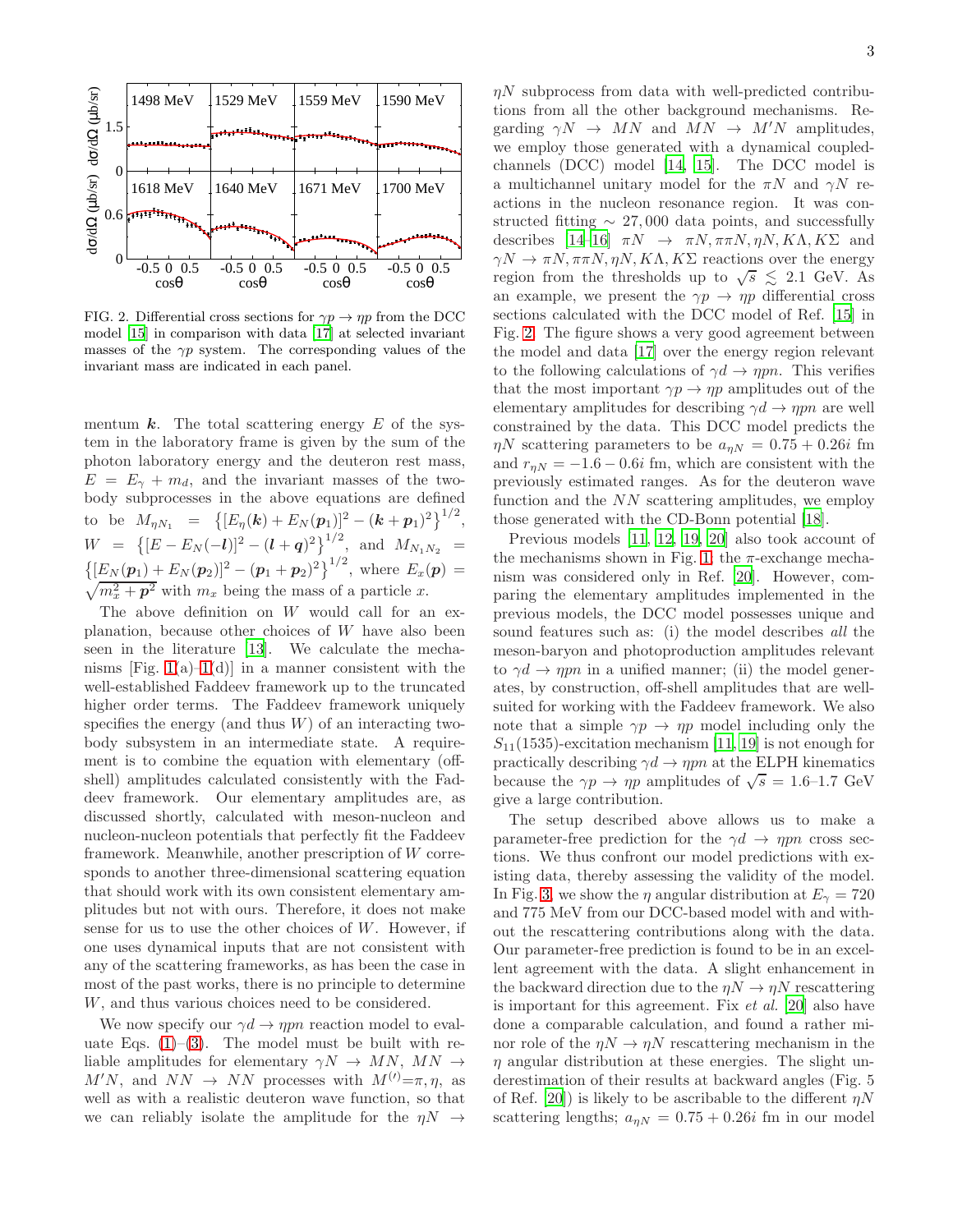

<span id="page-3-0"></span>FIG. 3. Angular distributions of  $\eta$  in  $\gamma d \to \eta pn$  in the  $\gamma d$ c.m. frame. The photon laboratory energy  $(E_{\gamma})$  is indicated in each panel. The solid curves are from the full calculation, while the dotted curves are obtained with the impulse mechanism only. The data are for the semi-inclusive  $\gamma d \to \eta X$ process [\[21\]](#page-5-20); the coherent contribution is negligible here [\[22\]](#page-5-21).



<span id="page-3-1"></span>FIG. 4. (Top) Threefold differential cross section,  $d^3\sigma/dM_{\eta n}d\Omega_p$ , for  $\gamma d \to \eta pn$  at  $E_\gamma = 0.94$  GeV and  $\theta_p = 0^{\circ}$ , plotted as a function of  $M_{\eta n}$ . The results are from the full calculation (solid curve), the impulse mechanism only (dotted curve), the impulse and  $\eta$ -exchange mechanisms (dashed curve), and the impulse,  $\eta$ - and  $\pi$ -exchange mechanisms (dash-dotted curve). The dash-dotted curve falls almost exactly on the solid curve. (Bottom) Ratios of the differential cross sections calculated with the various mechanisms to those from the full calculation.

and  $a_{\eta N} = 0.5+0.32i$  fm in Ref. [\[20](#page-5-19)]. Regarding the cross sections with the impulse mechanism only, our result is close to that of Ref. [\[20\]](#page-5-19) while significantly smaller than that of Ref. [\[11](#page-5-10)]. See Ref. [\[12](#page-5-11)] for a detailed discussion on the difference with Ref. [\[11\]](#page-5-10).

Now let us consider the  $\gamma d \rightarrow \eta pn$  reaction at the ELPH kinematics with  $E_{\gamma} = 0.94$  GeV and  $\theta_p = 0^{\circ}$ . In Fig. [4\(](#page-3-1)top), our model predictions for the threefold differential cross section,  $d^3\sigma/dM_{\eta n}d\Omega_p$ , are presented

as a function of  $M_{\eta n}$ . We find that the dominant contribution is from the impulse mechanism [Fig.  $1(a)$  $1(a)$ ] that contains the  $\gamma p \to \eta p$  amplitudes, while the  $\gamma n \to \eta n$ amplitudes negligibly contribute. The η-exchange mechanism [Fig. [1\(](#page-1-0)b)] has a substantial contribution to the cross section, which changes the impulse result by −40 to +20% [difference between the dashed and dotted curves in Fig. [4\(](#page-3-1)bottom)]. Meanwhile, the  $\pi$ -exchange [Fig. [1\(](#page-1-0)c)] contribution is smaller, and suppresses the cross sections by  $\leq 9\%$  (difference between the dashed and dash-dotted curves). The  $NN$  rescattering [Fig. [1\(](#page-1-0)d)] contribution (deviation of the dash-dotted curve from 1) is very small for  $M_{nn} \leq 1.5$  GeV. This feature is what we expect to find in this special kinematics. The  $\pi$ -exchange mechanism is strongly suppressed even though the elementary  $\gamma p \to \pi N$  amplitude is significantly larger than that of  $\gamma p \to \eta p$  at the considered energies. This is the exchanged pions have rather large momenta near their on-shell, picking up high-momentum components with very small probabilities in the deuteron wave function. The NN-rescattering mechanism is hindered by the same kinematical reason, and also by the rather weak NN scat-

We have shown that the  $\gamma d \to \eta pn$  in the ELPH kinematics for  $M_{\eta n} \lesssim 1.5$  GeV are described with the impulse and  $\eta$ -exchange mechanisms and with the smaller (almost negligible) correction from the  $\pi$ -exchange (NNrescattering) mechanism. This indicates that the proton is well separated from interacting with the  $\eta n$  system, and thus multiple rescatterings beyond the first-order rescattering [Figs. [1\(](#page-1-0)b)[–1\(](#page-1-0)d)] should be safely neglected in this kinematical region. We have also confirmed that an off-shell momentum effect associated with the  $\eta n \to \eta n$  scattering amplitude is very small and that  $\eta n \to \eta n$  partial wave amplitudes higher than the S wave give negligibly small contributions. These facts allow us to modify the full  $\gamma d \to \eta pn$  model by replacing the  $\eta n$ scattering amplitude with the S-wave one parametrized with  $a_{\eta N}$  and  $r_{\eta N}$ , and then to determine these parameters through analyzing the forthcoming ELPH data. To make contact with the ELPH data, we need to take one more step because the data are actually given in a form of the ratio, denoted by  $R_{\text{expt}}$ , of the measured cross sections for  $\gamma d \to \eta pn$  divided by those for  $\gamma p \to \eta p$ convoluted with the proton momentum distribution in the deuteron. This is for removing systematic uncertainties of the acceptance from the detector coverage. Thus, from the theoretical side, the corresponding quantity to calculate is:

tering at this kinematics where the NN relative momen-

tum is large.

<span id="page-3-2"></span>
$$
R_{\rm th}(M_{\eta n}) = \frac{d^3 \sigma_{\rm full}/dM_{\eta n} d\Omega_p|_{\theta_p=0^{\circ}}}{d^3 \sigma_{\rm imp}/dM_{\eta n} d\Omega_p|_{\theta_p=0^{\circ}}},\tag{4}
$$

where  $\sigma_{\text{full}}$  ( $\sigma_{\text{imp}}$ ) is calculated with the modified full model (the impulse term only). The remaining questions to address are how sensitively  $R_{\text{th}}$  changes as  $a_{\eta N}$  and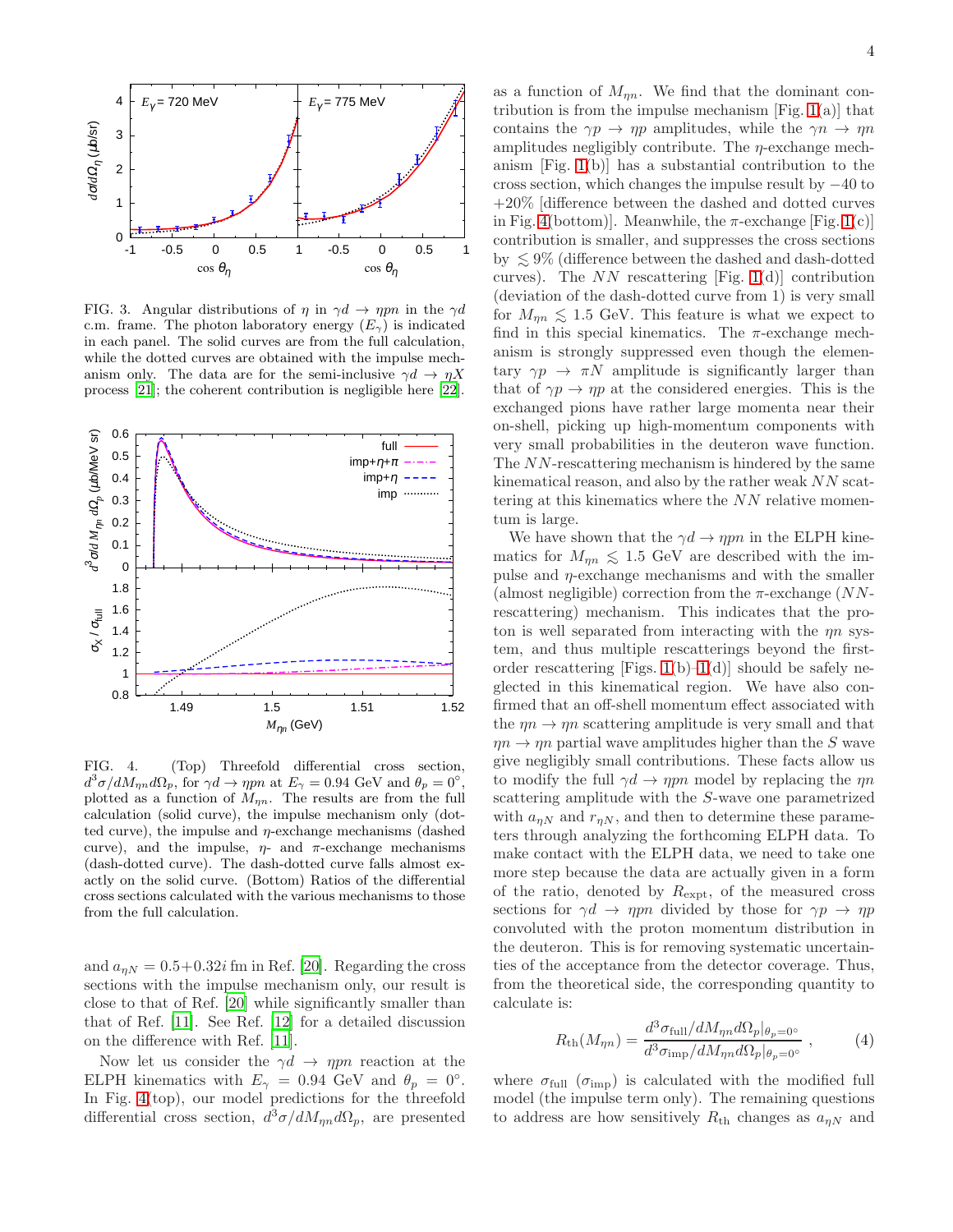

<span id="page-4-0"></span>FIG. 5. (Top) Re $[a_{\eta n}]$ -dependence of  $\gamma d \to \eta pn$  differential cross sections at  $E_{\gamma} = 0.94$  GeV and  $\theta_p = 0^{\circ}$  calculated with the full model. The curves are obtained with  $\text{Re}[a_{\eta n}] = 0.2$ , 0.5, 0.7, and 1.0 fm;  $\text{Im}[a_{\eta n}] = 0.25 \text{ fm}$  and  $r_{\eta n} = 0$ . (Bottom) The quantity  $R_{th}$  defined in Eq. [\(4\)](#page-3-2) for various values of Re $[a_{\eta n}].$ 

 $r_{nN}$  are varied, and how well  $R_{\rm expt}$  with a certain error can determine  $a_{nN}$  and  $r_{nN}$ .

First we vary  $\text{Re}[a_{\eta N}]$  over  $0.2 - 1.0$  fm, with fixed values of  $\text{Im}[a_{nN}] = 0.25$  fm and  $r_{nN} = 0$  fm. At the ELPH kinematics and  $M_{\eta n} \leq 1.505$  GeV, the obtained cross sections are mostly within the red striped region shown in Fig. [5\(](#page-4-0)top). The corresponding variation of  $R_{\text{th}}$  is shown in Fig. [5\(](#page-4-0)bottom) where the sensitivity to the variation of  $\text{Re}[a_{\eta N}]$  is more clearly seen. As the striped bands show, the cross section and thus  $R_{\text{th}}$ changes by  $\sim$ 25% at the quasi-free (QF) peak position at  $M_{nn} \sim 1.488$  GeV. Meanwhile, the green solid bands, which are covered when  $\text{Re}[a_{\eta N}]$  is varied by  $\pm 0.1$  fm from 0.6 fm, have the widths of ∼5% at the QF peak. The result indicates that  $R_{\rm expt}$  data of 5% error per MeV bin, which is achievable in the planned ELPH experiment [\[8\]](#page-5-7), can determine Re $[a_{nN}]$  at the precision of  $\sim \pm 0.1$  fm, significantly narrowing down the current uncertainty.

Next we vary  $\text{Re}[r_{\eta N}]$  over a rather broad range of the current estimates,  $-6 - 0$  fm; the scattering length is fixed at  $a_{\eta n} = 0.75 + 0.26i$  fm, the value from the latest DCC analysis [\[15\]](#page-5-12);  $\text{Im}[r_{nN}] = 0$  fm. The corresponding changes of the cross section and  $R_{th}$  cover the red striped region in Fig. [6.](#page-4-1) Because  $r_{\eta N}$  plays no role very close to the  $\eta N$  threshold, its effect starts to be visible at ~5 MeV above the threshold. The red striped (green solid) band of  $R_{\text{th}}$  shows that  $R_{\text{th}}$  at  $M_{\eta n} = 1.5$  GeV changes by  $\sim$ 30% ( $\sim$ 5%) when Re $[r_{nN}]$  is varied over −6 − 0 fm  $(-3.5 \text{ to } -2.5 \text{ fm})$ . Therefore,  $R_{\text{expt}}$  data of 5% error per MeV bin can also determine  $\text{Re}[r_{nN}]$  at the precision of  $\leq$  ±0.5 fm, significantly improved precision over the



<span id="page-4-1"></span>FIG. 6. Similar presentation to Fig. [5,](#page-4-0) but using  $Re[r_{\eta n}] =$ 0 fm (solid),  $-2.5$  fm (dotted),  $-3.5$  fm (dash-dotted), and −6 fm (dashed);  $a_{\eta n} = 0.75 + 0.26i$  fm and Im $[r_{\eta n}] = 0$  fm are fixed.

current estimates.

Regarding the imaginary part, we vary  $\text{Im}[a_{nN}]$  in the range of  $0.2 - 0.3$  fm, the currently estimated range, and with  $\text{Re}[a_{\eta N}] = 0.6$  fm and  $r_{\eta N} = 0$  fm. The cross sections and  $R_{\text{th}}$  change at most 5%. When varying Im[ $r_{\eta N}$ ] over the currently estimated range,  $-1-0$  fm, with  $a_{nn} = 0.75 + 0.26i$  fm and  $Re[r_{nn}] = 0$  fm being fixed, we found a similar situation.

We argue that theoretical uncertainties hardly affect the above results. A major part of the uncertainty of the  $\gamma d \to \eta pn$  cross section is from the elementary  $\gamma p \to \eta p$ amplitudes that take over errors ( $\sim \pm 5\%$ ) from  $\gamma p \to \eta p$ data fitted. However, what we need in analyzing the ELPH data is not the cross section itself but  $R_{th}$  in which theoretical uncertainty in the cross section is largely canceled out. We have confirmed that  $R_{th}$  is very stable (  $\leq 0.1\%$ ) even when the overall magnitude of the  $\gamma p \to \eta p$  amplitudes is varied over  $\pm 3\%$ . Another possible source of the uncertainty is the subthreshold  $\gamma p \to \eta p$ amplitudes which are not well-constrained by the data. However, at the ELPH kinematics, the cross sections (and thus  $R_{\text{th}}$ ) are found to hardly change (  $\lesssim 0.1\%$  at the QF peak;  $\leq 1\%$  for  $M_{\eta n} \leq 1.505$  GeV) even when the subthreshold contributions are omitted. We have also studied the model dependence of the deuteron wave function. We used those of the CD-Bonn [\[18\]](#page-5-17), Nijmegen I [\[23\]](#page-5-22), and Reid93 [\[23\]](#page-5-22) models, and found a rather good stability (< 0.5% at the QF peak;  $\leq 1\%$  at  $M_{\eta n} \sim 1.5$  GeV) of  $R_{\text{th}}$ .

Finally, we make clear what we have advanced from the previous investigations [\[11](#page-5-10), [12](#page-5-11)] on extracting  $a_{nN}$ from  $\gamma d \to \eta pn$  data. For this purpose, it would be illustrative to compare our main result (Fig. [5\)](#page-4-0) with